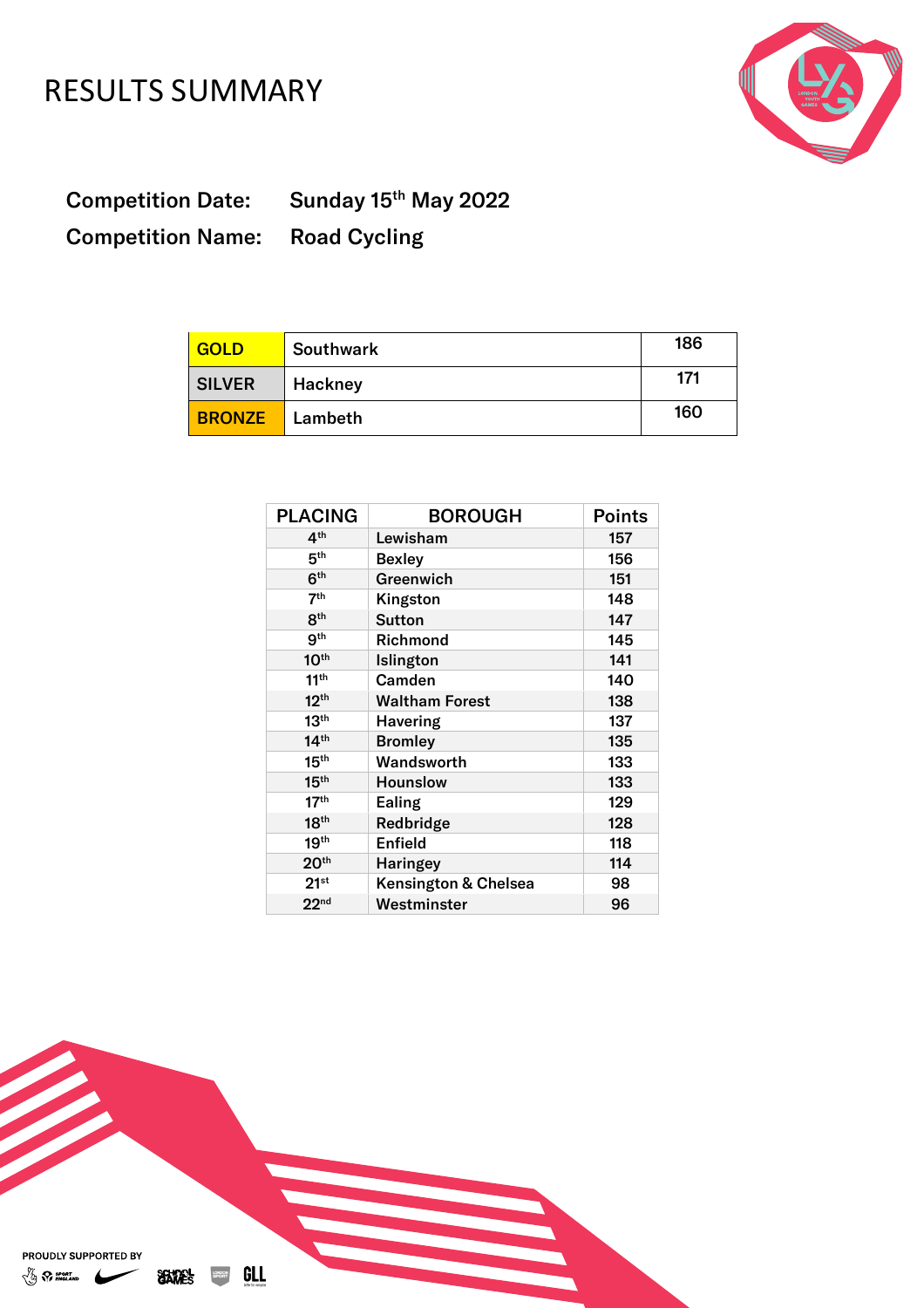| <b>Time Trials</b>       |                           |                         |                | Lee Valley Velo Park 0.000 km           |                  |                 |                |
|--------------------------|---------------------------|-------------------------|----------------|-----------------------------------------|------------------|-----------------|----------------|
|                          | Time Trial AB Male/Female |                         |                |                                         | 15/05/2022 10:00 |                 |                |
|                          | Race (4 Laps)             |                         |                |                                         |                  |                 |                |
| Pos                      |                           | No. Name                | Team           | Laps                                    | <b>Diff</b>      | <b>Total Tm</b> | <b>Best Tm</b> |
|                          |                           |                         |                |                                         |                  |                 |                |
| Time Trial AB (Female)   |                           |                         |                |                                         |                  |                 |                |
| $\mathbf{1}$             | 12                        | Esme Wiley              | Southwark      | 4                                       |                  | 10:09.798       | 2:34.646       |
| $\overline{2}$           | 26                        | <b>Emily Tanner</b>     | Bexley         | 4                                       | 35.831           | 10:45.629       | 2:44.954       |
| 3                        | 13                        | Zoe Roche               | Sutton         | 4                                       | 36.350           | 10:46.148       | 2:46.434       |
| 4                        | 11                        | Isabel Wallace          | Lewisham       | 4                                       | 57.890           | 11:07.688       | 2:49.502       |
| 5                        | 24                        | Myfanwy Meeran          | Southwark      | 4                                       | 1:00.535         | 11:10.333       | 2:52.392       |
| 6                        | 15                        | Grace Goold             | Wandsworth     | 4                                       | 1:17.590         | 11:27.388       | 2:54.415       |
| 7                        | 21                        | Amy Duff                | Kingston       | 4                                       | 1:25.571         | 11:35.369       | 2:57.186       |
| 8                        | 1                         | Andrea Gil              | <b>Bexley</b>  | 4                                       | 1:35.500         | 11:45.298       | 2:55.973       |
| 9                        | 14                        | Martha Walker           | Waltham Forest | 4                                       | 1:36.573         | 11:46.371       | 2:56.942       |
| $10\,$                   | $\overline{7}$            | Eloise Ward             | Islington      | 4                                       | 1:44.392         | 11:54.190       | 3:05.210       |
| 11                       | 16                        | Rianna Mahoney          | <b>Bexley</b>  | 4                                       | 1:47.056         | 11:56.854       | 3:03.701       |
| 12                       | 9                         | May Ozmen               | Lambeth        | 4                                       | 2:00.145         | 12:09.943       | 3:08.410       |
| 13                       | 32                        | Katy Hughes             | Wandsworth     | 4                                       | 2:10.345         | 12:20.143       | 3:11.603       |
| 14                       | 8                         | Yana Chilcote           | Kingston       | 4                                       | 2:12.020         | 12:21.818       | 3:13.900       |
| 15                       | 36                        | Nerys Meeran            | Southwark      | 4                                       | 2:14.453         | 12:24.251       | 3:10.813       |
| 16                       | 22                        | Emily Malthouse         | Lambeth        | 4                                       | 2:55.176         | 13:04.974       | 3:17.975       |
| 17                       | 6                         | Kiki Hanreck            | Hounslow       | 4                                       | 3:09.438         | 13:19.236       | 3:24.178       |
| 18                       | 23                        | Freya Taylor            | Lewisham       | 4                                       | 3:16.137         | 13:25.935       | 3:27.012       |
| 19                       | 25                        | Josie Hughes            | Wandsworth     | 4                                       | 3:17.998         | 13:27.796       | 3:25.369       |
| 20                       | 10                        | Felicity Bemand-Qureshi | Redbridge      | 4                                       | 3:28.724         | 13:38.522       | 3:29.032       |
| 21                       | 28                        | Catrin Marsden          | Hackney        | 4                                       | 3:51.439         | 14:01.237       | 3:31.134       |
| 22                       | 20                        | Rosie Warner            | Havering       | 4                                       | 3:57.873         | 14:07.671       | 3:24.468       |
| 23                       | 5                         | Anjola Orisatoka        | Havering       | 4                                       | 4:03.619         | 14:13.417       | 3:42.367       |
| 24                       | 18                        | Isabella Gaydock        | Greenwich      | 4                                       | 4:17.559         | 14:27.357       | 3:43.514       |
| 25                       | 29                        | Maya Little             | Havering       | 4                                       | 4:20.088         | 14:29.886       | 3:26.137       |
| 26                       | 27                        | Holly Worthington       | <b>Bromley</b> | 4                                       | 4:29.652         | 14:39.450       | 3:47.027       |
| 27                       | 30                        | Alexandra Marron        | Lewisham       | 4                                       | 4:30.956         | 14:40.754       | 3:39.628       |
| 28                       | 35                        | Maggie Carrigan         | Sutton         | 4                                       | 4:48.551         | 14:58.349       | 3:43.485       |
| 29                       | $\overline{4}$            | Laila Grace MacKenzie   | Hackney        | 4                                       | 4:52.928         | 15:02.726       | 4:00.464       |
| 30                       | 17                        | Emily Drake             | <b>Bromley</b> | 4                                       | 5:35.612         | 15:45.410       | 3:51.924       |
| 31                       | 33                        | Sofia Savarese          | Greenwich      | 4                                       | 5:47.936         | 15:57.734       | 4:04.761       |
| 32                       | 3                         | Edie Wright             | Greenwich      | 4                                       | 6:03.392         | 16:13.190       | 4:11.136       |
| 33                       | 34                        | Sophie James            | <b>Bromley</b> | 4                                       | 6:25.626         | 16:35.424       | 4:17.133       |
|                          |                           |                         |                |                                         |                  |                 |                |
| Not classified           |                           |                         |                |                                         |                  |                 |                |
| <b>DNS</b>               | $\overline{2}$            | Ella Balkwill           | <b>Bromley</b> |                                         | <b>DNS</b>       |                 |                |
| <b>DNS</b>               | 19                        | Laila-Grace Mackenzie   | Hackney        |                                         | DNS              |                 |                |
| <b>DNS</b>               | 31                        | AlaIa Clay              | Southwark      |                                         | <b>DNS</b>       |                 |                |
| Time Trial AB (Male)     |                           |                         |                |                                         |                  |                 |                |
| <b>Margin of Victory</b> |                           | Avg. Speed              |                | <b>Best Lap Tm</b><br><b>Best Speed</b> |                  | Best Lap by     |                |
| 15.572                   |                           |                         |                | 2:18.244                                |                  | 125 - Paul Opie |                |

Race Director

www.mylaps.com Licensed to: HS Sports Limited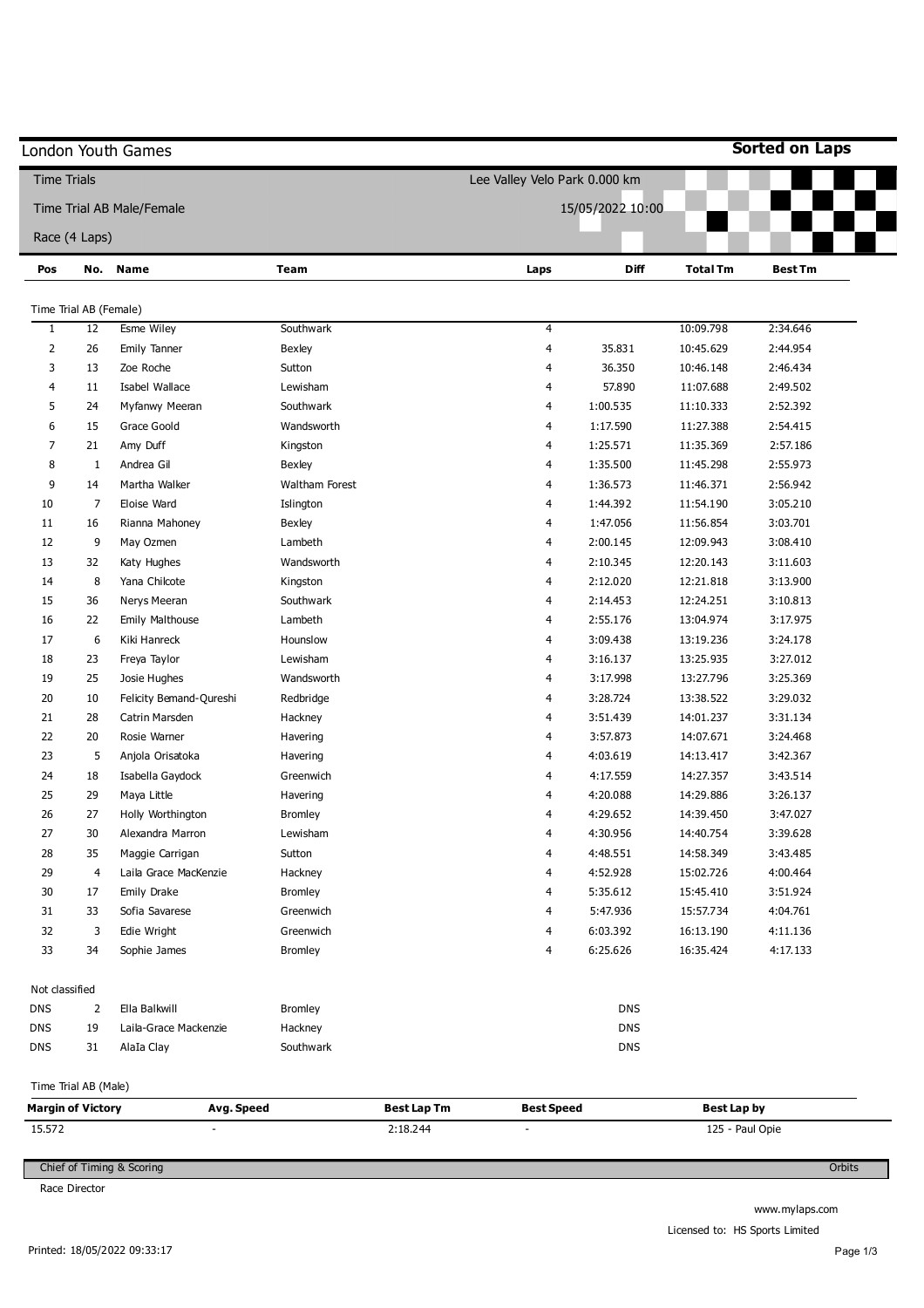|                    |                          | London Youth Games        |                         |                                               |                  |                                       | <b>Sorted on Laps</b> |
|--------------------|--------------------------|---------------------------|-------------------------|-----------------------------------------------|------------------|---------------------------------------|-----------------------|
| <b>Time Trials</b> |                          |                           |                         | Lee Valley Velo Park 0.000 km                 |                  |                                       |                       |
|                    |                          | Time Trial AB Male/Female |                         |                                               | 15/05/2022 10:00 |                                       |                       |
|                    |                          |                           |                         |                                               |                  |                                       |                       |
|                    | Race (4 Laps)            |                           |                         |                                               |                  |                                       |                       |
| Pos                | No.                      | <b>Name</b>               | <b>Team</b>             | Laps                                          | Diff             | <b>Total Tm</b>                       | <b>Best Tm</b>        |
| $\mathbf{1}$       | 125                      | Paul Opie                 | Camden                  | 4                                             |                  | 9:04.847                              | 2:18.244              |
| 2                  | 148                      | <b>Stanley Cooke</b>      | Haringey                | 4                                             | 15.572           | 9:20.419                              | 2:23.041              |
| 3                  | 107                      | Freddy Augsburger         | Hackney                 | 4                                             | 21.388           | 9:26.235                              | 2:25.906              |
| 4                  | 138                      | Robin Marchwood           | Richmond                | 4                                             | 22.635           | 9:27.482                              | 2:24.443              |
| 5                  | 129                      | Jonah Jenkins             | Hackney                 | 4                                             | 24.831           | 9:29.678                              | 2:22.073              |
| 6                  | 111                      | Toby Tombs                | Islington               | 4                                             | 50.126           | 9:54.973                              | 2:33.182              |
| 7                  | 118                      | Mikhail Gitnik            | Southwark               | 4                                             | 51.748           | 9:56.595                              | 2:34.106              |
| 8                  | 132                      | Oscar Walker              | Hounslow                | 4                                             | 54.933           | 9:59.780                              | 2:32.229              |
| 9                  | 114                      | Ollie Peters              | Lambeth                 | 4                                             | 1:10.236         | 10:15.083                             | 2:37.378              |
| 10                 | 155                      | Harry Armstrong           | Richmond                | 4                                             | 1:18.140         | 10:22.987                             | 2:42.160              |
| 11                 | 134                      | Oliver Bodley-Scott       | Kingston                | 4                                             | 1:24.755         | 10:29.602                             | 2:39.548              |
| 12                 | 135                      | Jack Curling              | Lambeth                 | 4                                             | 1:27.405         | 10:32.252                             | 2:44.079              |
| 13                 | 113                      | Ben Jones                 | Kingston                | 4                                             | 1:31.077         | 10:35.924                             | 2:41.476              |
| 14                 | 145                      | Rudy Andersen             | Ealing                  | 4                                             | 1:31.480         | 10:36.327                             | 2:39.916              |
| 15                 | 152                      | Gabriel Clarke            | Lambeth                 | 4                                             | 1:33.216         | 10:38.063                             | 2:42.061              |
| 16                 | 110                      | Adrian Brassil            | Hounslow                | 4                                             | 1:36.909         | 10:41.756                             | 2:44.789              |
| 17                 | 131                      | James Robinson            | Havering                | 4                                             | 1:40.358         | 10:45.205                             | 2:45.283              |
| 18                 | 154                      | <b>Billy Kee</b>          | Lewisham                | 4                                             | 1:48.005         | 10:52.852                             | 2:48.483              |
| 19                 | 139                      | Milo Morgan               | Southwark               | 4                                             | 1:48.618         | 10:53.465                             | 2:45.131              |
| 20                 | 147                      | <b>Elliot Marsden</b>     | Hackney                 | 4                                             | 1:54.013         | 10:58.860                             | 2:48.815              |
| 21                 | 137                      | Samuel Little             | Lewisham                | 4                                             | 1:54.383         | 10:59.230                             | 2:49.096              |
| 22                 | 153                      | Jake Lunt                 | Redbridge               | 4                                             | 1:54.792         | 10:59.639                             | 2:47.129              |
| 23                 | 156                      | Milo De La Mare           | Southwark               | 4                                             | 1:56.038         | 11:00.885                             | 2:46.277              |
| 24                 | 127                      | Thomas Wood               | Enfield                 | 4                                             | 1:56.826         | 11:01.673                             | 2:43.566              |
| 25                 | 117                      | Thomas Heap               | Richmond                | 4                                             | 1:59.159         | 11:04.006                             | 2:46.882              |
| 26                 | 104                      | Sobha Sandhu              | Ealing                  | 4                                             | 2:00.702         | 11:05.549                             | 2:48.347              |
| 27                 | 120                      | <b>Billy Tomlinson</b>    | Waltham Forest          | 4                                             | 2:03.505         | 11:08.352                             | 2:48.064              |
| 28                 | 149                      | Lochlan Dyer              | Havering                | 4                                             | 2:05.045         | 11:09.892                             | 2:50.376              |
| 29                 | 141                      | Toby Walker               | Waltham Forest          | 4                                             | 2:07.111         | 11:11.958                             | 2:44.924              |
| 30                 | 142                      | William Dafforn           | Wandsworth              | 4                                             | 2:14.755         | 11:19.602                             | 2:54.691              |
| 31                 | 158                      | Monty Melville            | Waltham Forest          | 4                                             | 2:16.185         | 11:21.032                             | 2:55.705              |
| 32                 | 136                      | Joe Tysoe                 | Redbridge               | 4                                             | 2:24.637         | 11:29.484                             | 2:57.917              |
| 33                 | 101                      | William Carrad            | Bexley                  | 4                                             | 2:35.686         | 11:40.533                             | 2:58.106              |
| 34                 | 119                      | Will Kirk                 | Sutton                  | 4                                             | 2:42.118         | 11:46.965                             | 3:00.409              |
| 35                 | 103                      | Gaspard Robertson         | Camden                  | 4                                             | 2:44.390         | 11:49.237                             | 3:00.875              |
| 36                 | 116                      | Eric Dow                  | Lewisham                | 4                                             | 2:50.253         | 11:55.100                             | 3:02.666              |
| 37                 | 140                      | Cameron Macfarlane        | Sutton                  | 4                                             | 3:05.857         | 12:10.704                             | 3:04.268              |
| 38                 | 109                      | Alfi Mollison             | Havering                | 4                                             | 3:18.108         | 12:22.955                             | 3:08.603              |
| 39                 | 143                      | Freddy Smith              | Bexley                  | 4                                             | 3:22.130         | 12:26.977                             | 3:14.206              |
| 40                 | 133                      | <b>Barney Griffiths</b>   | Kesington & Chelsea     | 4                                             | 3:34.778         | 12:39.625                             | 3:15.427              |
| 41                 | 124                      | Brody Wilkinson           | <b>Bromley</b>          | 4                                             | 3:47.324         | 12:52.171                             | 3:13.739              |
| 42                 | 126                      | Junias Lee                | Ealing                  | 4                                             | 3:47.908         | 12:52.755                             | 3:16.791              |
|                    |                          |                           |                         |                                               |                  |                                       |                       |
| 15.572             | <b>Margin of Victory</b> | Avg. Speed                | Best Lap Tm<br>2:18.244 | <b>Best Speed</b><br>$\overline{\phantom{a}}$ |                  | <b>Best Lap by</b><br>125 - Paul Opie |                       |

Race Director

**Orbits** 

www.mylaps.com Licensed to: HS Sports Limited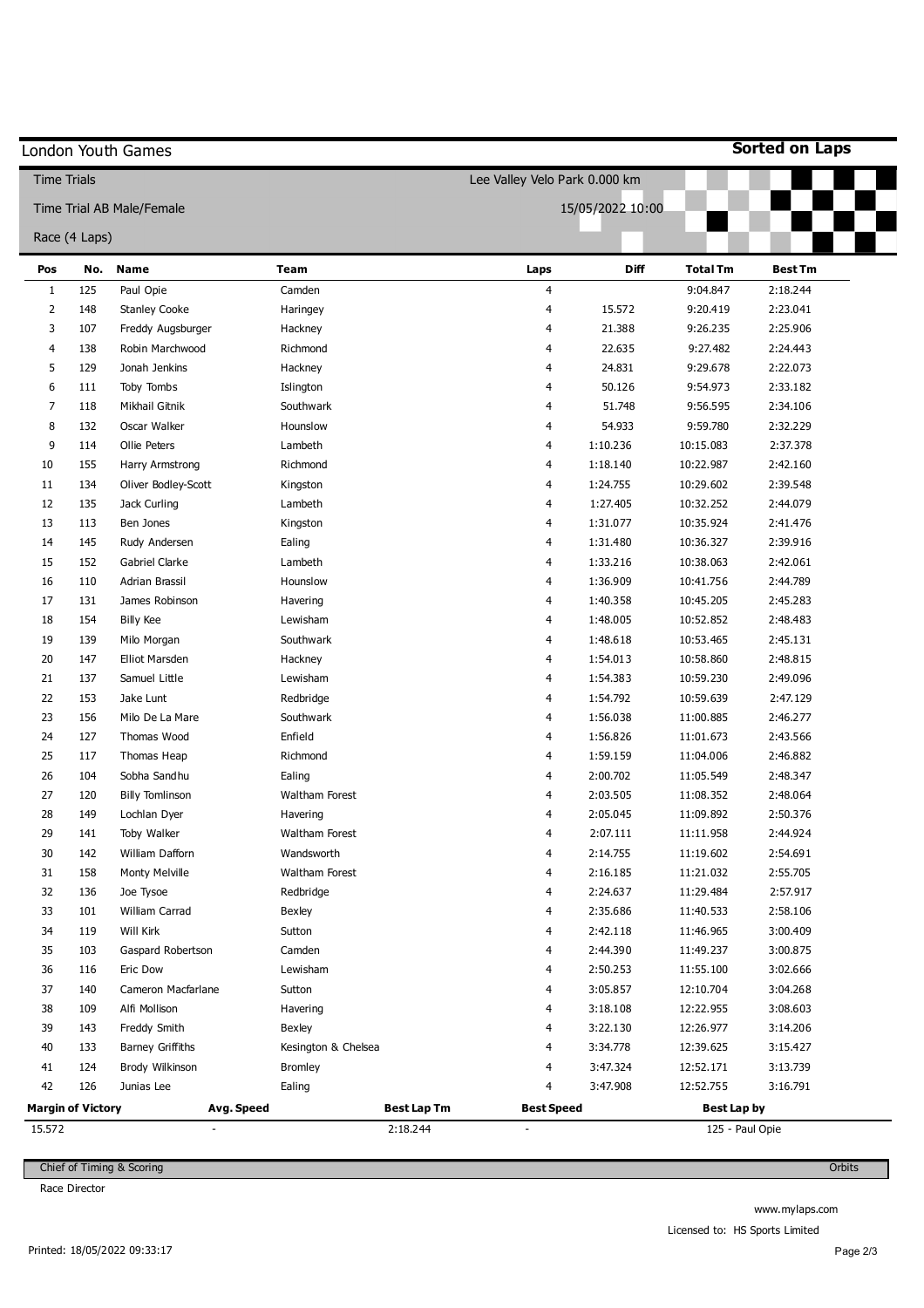|                    |               | London Youth Games           |                     |                               |                  |                 | <b>Sorted on Laps</b> |
|--------------------|---------------|------------------------------|---------------------|-------------------------------|------------------|-----------------|-----------------------|
| <b>Time Trials</b> |               |                              |                     | Lee Valley Velo Park 0.000 km |                  |                 |                       |
|                    |               | Time Trial AB Male/Female    |                     |                               | 15/05/2022 10:00 |                 |                       |
|                    | Race (4 Laps) |                              |                     |                               |                  |                 |                       |
| Pos                | No.           | <b>Name</b>                  | <b>Team</b>         | Laps                          | <b>Diff</b>      | <b>Total Tm</b> | <b>Best Tm</b>        |
| 43                 | 123           | Ben Osborne                  | Bexley              | 4                             | 4:09.383         | 13:14.230       | 3:25.497              |
| 44                 | 130           | Jason Pedraze-Eguia          | Haringey            | 4                             | 4:14.073         | 13:18.920       | 3:24.947              |
| 45                 | 144           | Safir Haque                  | <b>Bromley</b>      | 4                             | 4:32.007         | 13:36.854       | 3:30.162              |
| 46                 | 102           | Aidan Plail                  | <b>Bromley</b>      | 4                             | 4:52.293         | 13:57.140       | 3:36.339              |
| 47                 | 146           | Joseph McDonagh              | Greenwich           | 4                             | 5:04.264         | 14:09.111       | 3:35.008              |
| 48                 | 108           | Sonny Orloff                 | Haringey            | 4                             | 5:15.645         | 14:20.492       | 3:45.033              |
| 49                 | 128           | Rytis Petruskevicius         | Greenwich           | 4                             | 5:56.894         | 15:01.741       | 3:50.445              |
| Not classified     |               |                              |                     |                               |                  |                 |                       |
| <b>DNS</b>         | 105           | Tom Mead                     | Enfield             |                               | <b>DNS</b>       |                 |                       |
| <b>DNS</b>         | 106           | Dominik Garner               | Greenwich           |                               | <b>DNS</b>       |                 |                       |
| <b>DNS</b>         | 112           | Leonardo Fische-Appelt Bauen | Kesington & Chelsea |                               | <b>DNS</b>       |                 |                       |
| <b>DNS</b>         | 115           | Eric Frith                   | Redbridge           |                               | <b>DNS</b>       |                 |                       |
| <b>DNS</b>         | 121           | Jibirel Cissey               | Wandsworth          |                               | <b>DNS</b>       |                 |                       |
| <b>DNS</b>         | 122           | Nathan Clayton               | Westminster         |                               | <b>DNS</b>       |                 |                       |
| <b>DNS</b>         | 150           | <b>Elliot Brassil</b>        | Hounslow            |                               | <b>DNS</b>       |                 |                       |
| <b>DNS</b>         | 151           | Nathan D'Haese               | Kesington & Chelsea |                               | <b>DNS</b>       |                 |                       |
| <b>DNS</b>         | 157           | Ollie Dixon                  | Sutton              |                               | <b>DNS</b>       |                 |                       |

| <b>Margin of Victory</b>  | Avg. Speed | Best Lap Tm | <b>Best Speed</b> | <b>Best Lap by</b> |
|---------------------------|------------|-------------|-------------------|--------------------|
| 15.572                    | -          | 2:18.244    | $\sim$            | 125 - Paul Opie    |
| Chief of Timing & Scoring |            |             |                   | Orbits             |
| Race Director             |            |             |                   |                    |

www.mylaps.com Licensed to: HS Sports Limited

L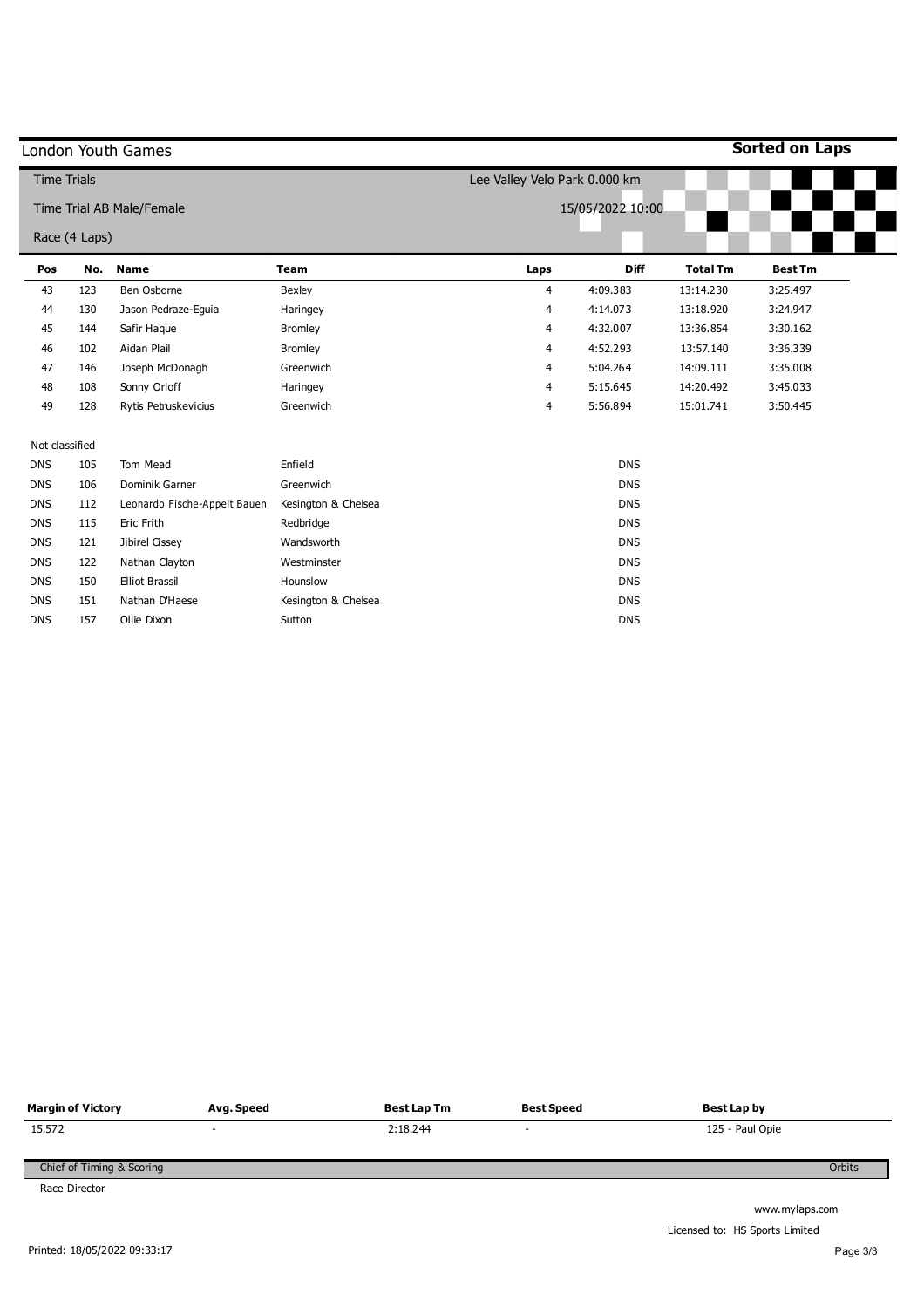|                                    |                | London Youth Games           |                |                                |                                               |                  |                    | <b>Sorted on Laps</b> |
|------------------------------------|----------------|------------------------------|----------------|--------------------------------|-----------------------------------------------|------------------|--------------------|-----------------------|
| <b>Time Trials</b>                 |                |                              |                |                                | Lee Valley Velo Park 0.000 km                 |                  |                    |                       |
|                                    |                | <b>Time Trial CDE Female</b> |                |                                |                                               | 15/05/2022 12:00 |                    |                       |
| Race (2 Laps)                      |                |                              |                |                                |                                               |                  |                    |                       |
|                                    |                |                              |                |                                |                                               |                  |                    |                       |
| Pos                                | No.            | <b>Name</b><br>Yamina Clay   | <b>Team</b>    |                                | Laps                                          | <b>Diff</b>      | <b>Total Tm</b>    | <b>Best Tm</b>        |
| 1                                  | 14             | Jess Kirk                    | Southwark      |                                | $\overline{2}$                                |                  | 5:31.083           | 2:56.703              |
| 2                                  | 28             |                              | Sutton         |                                | $\overline{2}$                                | 20.149           | 5:51.232           | 3:07.186              |
| 3                                  | 33             | Keira Smit                   | Greenwich      |                                | $\overline{2}$                                | 23.411           | 5:54.494           | 3:06.669              |
| 4                                  | 3              | Mehreen Taimur               | Ealing         |                                | $\overline{2}$                                | 37.356           | 6:08.439           | 3:20.889              |
| 5                                  | 24             | Cally Little                 | Havering       |                                | $\overline{2}$                                | 48.275           | 6:19.358           | 3:23.141              |
| 6                                  | 1              | Jeanette Crause              | Bexley         |                                | $\overline{2}$                                | 48.797           | 6:19.880           | 2:54.999              |
| 7                                  | 13             | Ivy George                   | Richmond       |                                | $\overline{2}$                                | 54.165           | 6:25.248           | 3:25.049              |
| 8                                  | 18             | India Osborne                | <b>Bexley</b>  |                                | $\overline{2}$                                | 54.564           | 6:25.647           | 3:25.197              |
| 9                                  | 8              | Zoe Hanreck                  | Hounslow       |                                | $\overline{2}$                                | 55.862           | 6:26.945           | 3:25.668              |
| 10                                 | 23             | Ane Pedraza-Eguia            | Haringey       |                                | $\overline{2}$                                | 58.683           | 6:29.766           | 3:23.744              |
| 11                                 | 26             | Emily Home                   | Richmond       |                                | $\overline{2}$                                | 1:00.588         | 6:31.671           | 3:26.108              |
| 12                                 | 34             | Isobel Ellson                | Hackney        |                                | $\overline{2}$                                | 1:01.834         | 6:32.917           | 3:25.062              |
| 13                                 | 5              | Catrin Marsden               | Hackney        |                                | $\overline{2}$                                | 1:03.318         | 6:34.401           | 3:32.719              |
| 14                                 | 31             | Evelyn Galbraith             | <b>Bromley</b> |                                | $\overline{2}$                                | 1:09.810         | 6:40.893           | 3:30.446              |
| 15                                 | 29             | Clara Hussey                 | Waltham Forest |                                | $\overline{2}$                                | 1:15.029         | 6:46.112           | 3:32.610              |
| 16                                 | 40             | Greta Wilkinson              | <b>Bromley</b> |                                | $\overline{2}$                                | 1:16.880         | 6:47.963           | 3:34.416              |
| 17                                 | 37             | Alyssa Gitnik                | Southwark      |                                | $\overline{2}$                                | 1:27.591         | 6:58.674           | 3:41.395              |
| 18                                 | 9              | Lara Ward                    | Islington      |                                | $\overline{2}$                                | 1:34.133         | 7:05.216           | 3:41.933              |
| 19                                 | $\overline{4}$ | Megan Daly                   | Greenwich      |                                | $\overline{2}$                                | 1:38.719         | 7:09.802           | 3:45.482              |
| 20                                 | 21             | Anna Mason                   | Greenwich      |                                | $\overline{2}$                                | 1:43.832         | 7:14.915           | 3:54.808              |
| 21                                 | 35             | Holly O'Leary                | Havering       |                                | $\overline{2}$                                | 1:49.596         | 7:20.679           | 3:49.963              |
| 22                                 | 38             | Sophie Cutler                | Sutton         |                                | $\overline{2}$                                | 1:53.705         | 7:24.788           | 3:57.483              |
| 23                                 | 22             | Zhane Pilgrim                | Hackney        |                                | $\overline{2}$                                | 1:54.711         | 7:25.794           | 4:07.097              |
| 24                                 | 39             | Maryam Badat                 | Waltham Forest |                                | $\overline{2}$                                | 1:57.665         | 7:28.748           | 3:57.491              |
| 25                                 | 16             | Chloe Melville               | Waltham Forest |                                | $\overline{2}$                                | 1:59.728         | 7:30.811           | 3:59.039              |
| 26                                 | 15             | Francis Hamilton             | Sutton         |                                | 2                                             | 2:00.491         | 7:31.574           | 3:58.458              |
| 27                                 | 30             | Anushka Sharma               | Bexley         |                                | 2                                             | 2:00.741         | 7:31.824           | 3:58.379              |
| 28                                 | 19             | Zara Lette                   | <b>Bromley</b> |                                | $\overline{2}$                                | 2:04.860         | 7:35.943           | 3:57.604              |
| 29                                 | 11             | Alice Thompson               | Redbridge      |                                | $\overline{2}$                                | 2:27.334         | 7:58.417           | 4:23.142              |
| $30\,$                             | 36             | Emma Taranova                | Richmond       |                                | $\overline{2}$                                | 2:49.180         | 8:20.263           | 4:28.437              |
| 31                                 | 7              | Aislinn Dyer                 | Havering       |                                | $\overline{2}$                                | 2:58.634         | 8:29.717           | 4:30.012              |
| 32                                 | 27             | Saafia Clay                  | Southwark      |                                | $\overline{2}$                                | 4:22.234         | 9:53.317           | 5:21.852              |
| 33                                 | 25             | Grace Thompson               | Redbridge      |                                | $\overline{2}$                                | 4:37.004         | 10:08.087          | 5:21.817              |
| Not classified                     |                |                              |                |                                |                                               |                  |                    |                       |
| <b>DNS</b>                         | 2              | Sophie James                 | <b>Bromley</b> |                                |                                               | <b>DNS</b>       |                    |                       |
| <b>DNS</b>                         | 6              | Iris Collier                 | Haringey       |                                |                                               | <b>DNS</b>       |                    |                       |
| <b>DNS</b>                         | 10             | Emily Malthouse              | Lambeth        |                                |                                               | <b>DNS</b>       |                    |                       |
| <b>DNS</b>                         | 12             | Martha Kee                   | Lewisham       |                                |                                               | <b>DNS</b>       |                    |                       |
| <b>DNS</b>                         | 17             | Macie Vella                  | Wandsworth     |                                |                                               | <b>DNS</b>       |                    |                       |
| <b>DNS</b>                         | 20             | Shalomy Ulasi                | Ealing         |                                |                                               | <b>DNS</b>       |                    |                       |
| <b>DNS</b>                         | 32             | Sofia Tupykina               | Ealing         |                                |                                               | <b>DNS</b>       |                    |                       |
|                                    |                |                              |                |                                |                                               |                  |                    |                       |
| <b>Margin of Victory</b><br>20.149 |                | Avg. Speed                   |                | <b>Best Lap Tm</b><br>2:54.999 | <b>Best Speed</b><br>$\overline{\phantom{a}}$ |                  | <b>Best Lap by</b> | 1 - Jeanette Crause   |

Race Director

www.mylaps.com Licensed to: HS Sports Limited

**Orbits**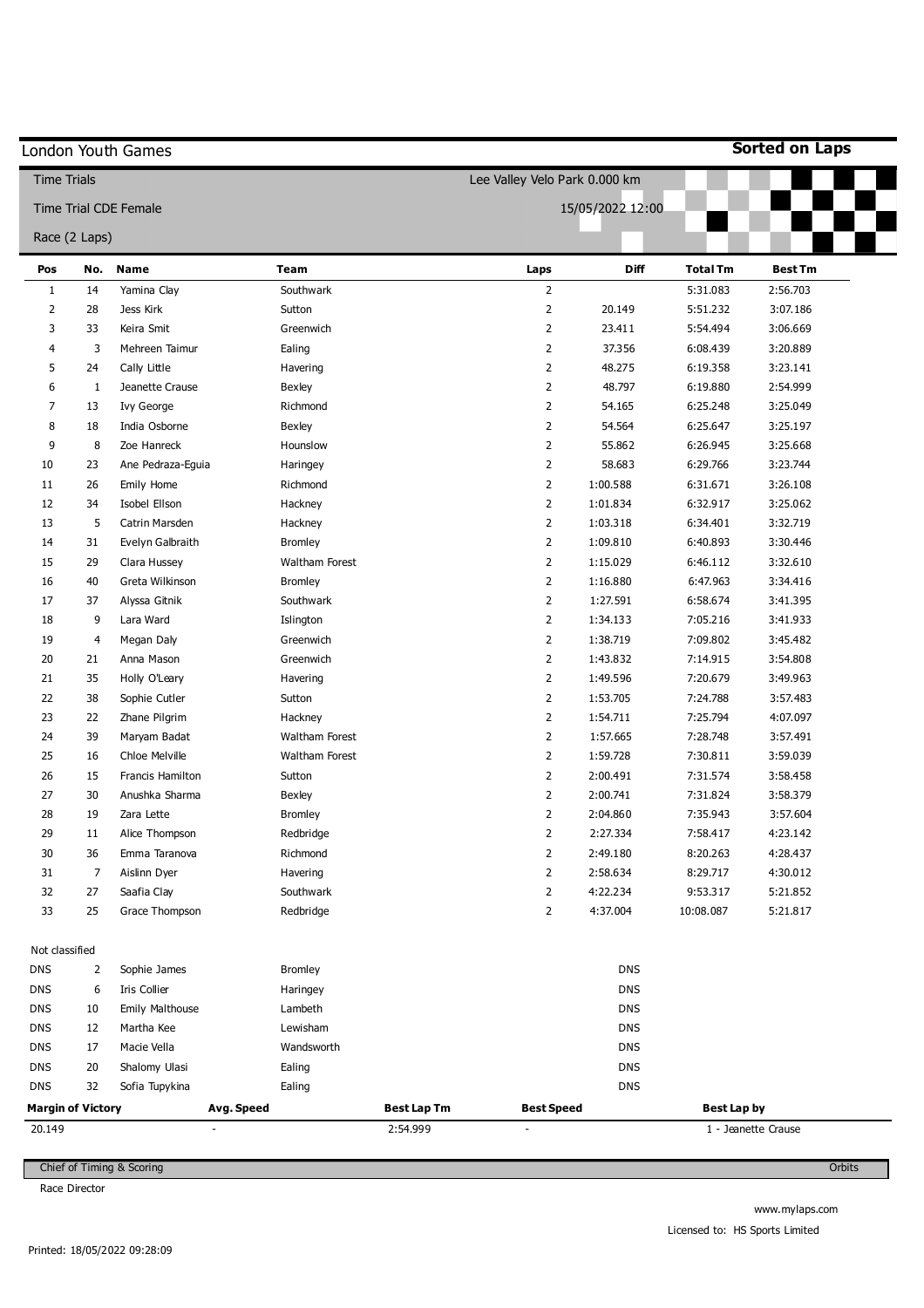|                          |                            | London Youth Games         |                |             |                               |                  |                    | <b>Sorted on Laps</b>  |
|--------------------------|----------------------------|----------------------------|----------------|-------------|-------------------------------|------------------|--------------------|------------------------|
| <b>Time Trials</b>       |                            |                            |                |             | Lee Valley Velo Park 0.000 km |                  |                    |                        |
|                          | <b>Time Trial CDE Male</b> |                            |                |             |                               | 15/05/2022 12:45 |                    |                        |
|                          | Race (2 Laps)              |                            |                |             |                               |                  |                    |                        |
| Pos                      | No.                        | <b>Name</b>                | <b>Team</b>    |             | Laps                          | <b>Diff</b>      | <b>Total Tm</b>    | <b>Best Tm</b>         |
| 1                        | 121                        | Mujtaba Taimur             | Ealing         |             | $\overline{2}$                |                  | 5:06.226           | 2:41.304               |
| $\overline{2}$           | 110                        | Jacob Day                  | Kingston       |             | $\overline{2}$                | 11.399           | 5:17.625           | 2:46.944               |
| 3                        | 107                        | <b>Arthur Steer</b>        | Hackney        |             | $\overline{2}$                | 11.921           | 5:18.147           | 2:46.149               |
| 4                        | 145                        | Freddie Collier            | Haringey       |             | $\overline{2}$                | 20.050           | 5:26.276           | 2:53.895               |
| 5                        | 109                        | Lucien Marquingy           | Islington      |             | $\overline{2}$                | 28.264           | 5:34.490           | 2:38.648               |
| 6                        | 129                        | <b>Colin Benezet Minns</b> | Southwark      |             | $\overline{2}$                | 31.241           | 5:37.467           | 2:58.819               |
| 7                        | 127                        | Oscar Chambers             | Lambeth        |             | $\overline{2}$                | 34.296           | 5:40.522           | 3:00.778               |
| 8                        | 112                        | Ren Baty                   | Lewisham       |             | $\overline{2}$                | 35.853           | 5:42.079           | 3:01.631               |
| 9                        | 133                        | <b>Riley Mahoney</b>       | Bexley         |             | $\overline{2}$                | 36.088           | 5:42.314           | 3:03.421               |
| 10                       | 111                        | George Haines              | Lambeth        |             | $\overline{2}$                | 38.261           | 5:44.487           | 3:00.568               |
| 11                       | 140                        | Christopher Campos         | Lewisham       |             | $\overline{2}$                | 41.480           | 5:47.706           | 3:05.605               |
| 12                       | 139                        | Sam Pickering              | Lambeth        |             | $\overline{2}$                | 44.451           | 5:50.677           | 3:09.201               |
| 13                       | 114                        | Jasper Shapton             | Southwark      |             | $\overline{2}$                | 50.257           | 5:56.483           | 3:09.006               |
| 14                       | 119                        | Eoin Medlyn                | <b>Bromley</b> |             | $\overline{2}$                | 51.294           | 5:57.520           | 2:47.868               |
| 15                       | 113                        | Evan Davies                | Redbridge      |             | $\overline{2}$                | 1:01.286         | 6:07.512           | 3:14.390               |
| 16                       | 123                        | Victor Sarramian Oglaza    | Hackney        |             | $\overline{2}$                | 1:01.318         | 6:07.544           | 2:55.561               |
| 17                       | 135                        | Guillem Revilla-Zanichelli | Camden         |             | $\overline{2}$                | 1:02.175         | 6:08.401           | 3:18.615               |
| 18                       | 115                        | Thomas Carrigan            | Sutton         |             | $\overline{2}$                | 1:02.284         | 6:08.510           | 3:22.505               |
| 19                       | 117                        | Alex Hughes                | Wandsworth     |             | $\overline{2}$                | 1:09.430         | 6:15.656           | 3:16.927               |
| 20                       | 131                        | Felix Watson-Smith         | Waltham Forest |             | $\overline{2}$                | 1:11.144         | 6:17.370           | 3:17.919               |
| 21                       | 125                        | <b>Arthur Eaves</b>        | Islington      |             | $\overline{2}$                | 1:11.610         | 6:17.836           | 3:17.555               |
| 22                       | 134                        | Joshua Moisey              | <b>Bromley</b> |             | $\overline{2}$                | 1:13.894         | 6:20.120           | 3:20.989               |
| 23                       | 106                        | Ben Treymayne              | Greenwich      |             | $\overline{2}$                | 1:19.681         | 6:25.907           | 3:22.908               |
| 24                       | 130                        | Caleb Rushton              | Sutton         |             | $\overline{2}$                | 1:21.454         | 6:27.680           | 3:26.867               |
| 25                       | 118                        | Jake Kalogiannopoulos      | Bexley         |             | $\overline{2}$                | 1:29.833         | 6:36.059           | 3:31.841               |
| 26                       | 122                        | Lucas Pevilla              | Greenwich      |             | 2                             | 1:32.459         | 6:38.685           | 3:06.488               |
| 27                       | 137                        | Gabriel Gil                | Greenwich      |             | $\overline{2}$                | 1:33.023         | 6:39.249           | 3:31.832               |
| 28                       | 105                        | William Wood               | Enfield        |             | $\overline{2}$                | 1:35.390         | 6:41.616           | 3:32.615               |
| 29                       | 124                        | Willian Mollison           | Havering       |             | $\overline{2}$                | 1:36.221         | 6:42.447           | 3:29.155               |
| $30\,$                   | 142                        | Ethan Rushton              | Sutton         |             | $\overline{2}$                | 1:36.399         | 6:42.625           | 3:33.478               |
| 31                       | 101                        | Gideon Crause              | Bexley         |             | $\overline{2}$                | 1:36.543         | 6:42.769           | 3:41.959               |
| 32                       | 103                        | Nathanael Cobb             | Camden         |             | $\overline{2}$                | 1:36.569         | 6:42.795           | 3:23.999               |
| 33                       | 132                        | Tora Kim Saito             | Wandsworth     |             | $\overline{2}$                | 1:37.438         | 6:43.664           | 3:40.318               |
| 34                       | 102                        | Matthew Barnell            | <b>Bromley</b> |             | $\overline{2}$                | 1:44.153         | 6:50.379           |                        |
| 35                       | 144                        | Otto Yan                   | Wandsworth     |             | $\overline{2}$                | 1:57.142         | 7:03.368           | 3:42.497               |
| 36                       | 116                        | Zakarnah Badat             | Waltham Forest |             | $\overline{2}$                | 1:58.439         | 7:04.665           | 3:44.073               |
| 37                       | 126                        | Matthew Clark              | Kingston       |             | $\overline{2}$                | 2:14.392         | 7:20.618           | 3:51.098               |
| 38                       | 146                        | Erci Frith                 | Redbridge      |             | $\overline{2}$                | 2:17.212         | 7:23.438           | 3:55.340               |
| 39                       | 128                        | Sho Baty                   | Lewisham       |             | $\overline{2}$                | 2:18.825         | 7:25.051           | 3:58.566               |
| 40                       | 108                        | Jared Little               | Havering       |             | $\overline{2}$                | 2:53.727         | 7:59.953           | 3:50.660               |
| 41                       | 143                        | Yacoub Badat               | Waltham Forest |             | $\overline{2}$                | 3:04.506         | 8:10.732           | 4:17.419               |
| 42                       | 104                        | Hassan Taimor              | Ealing         |             | $\overline{2}$                | 3:05.200         | 8:11.426           | 4:25.425               |
| <b>Margin of Victory</b> |                            | Avg. Speed                 |                | Best Lap Tm | <b>Best Speed</b>             |                  | <b>Best Lap by</b> |                        |
| 11.399                   |                            | $\overline{a}$             |                | 2:38.648    | $\overline{\phantom{a}}$      |                  |                    | 109 - Lucien Marquingy |

Race Director

**Orbits** 

www.mylaps.com Licensed to: HS Sports Limited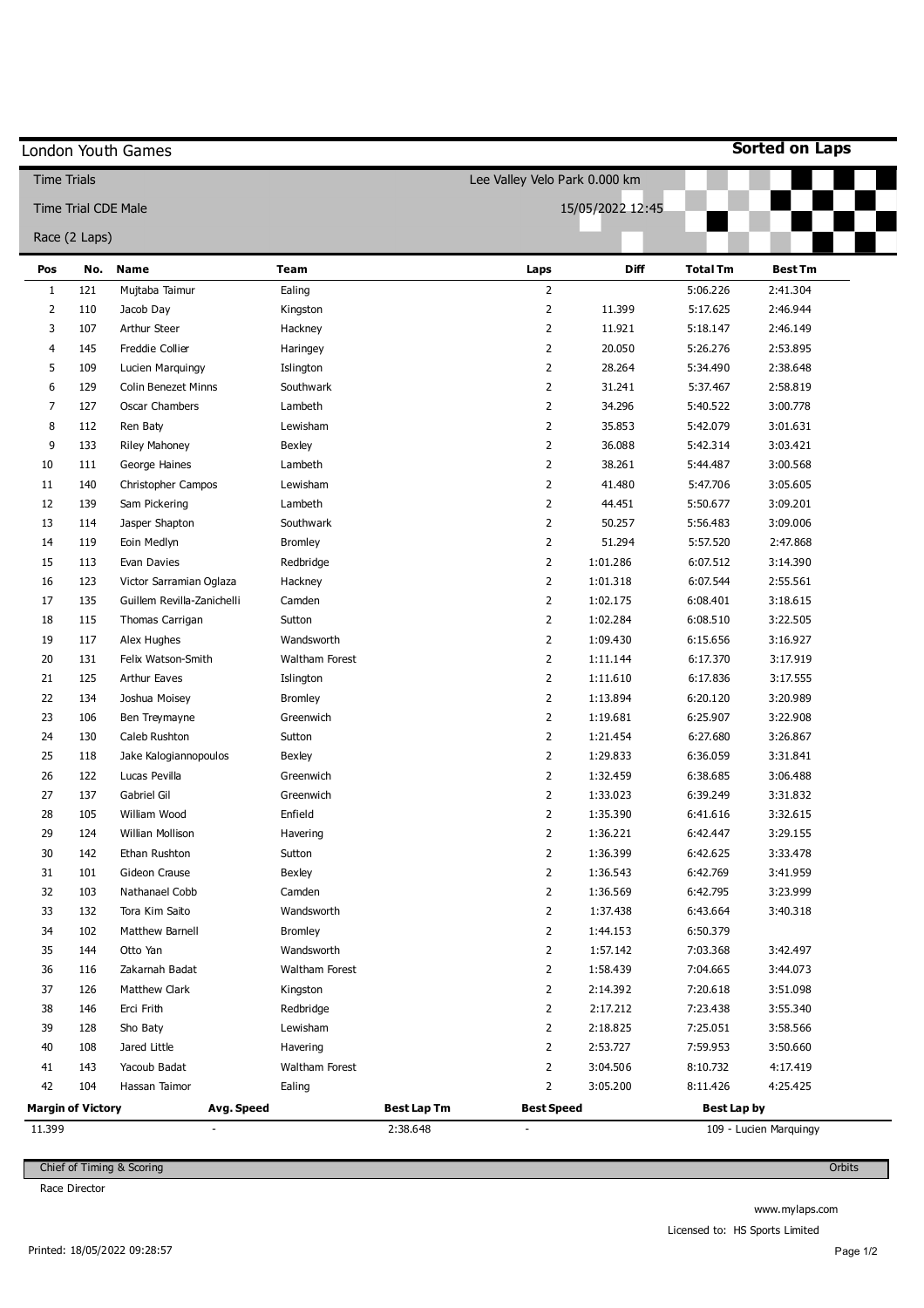|                    |                            | London Youth Games     |           |                               |                  |                 | <b>Sorted on Laps</b> |
|--------------------|----------------------------|------------------------|-----------|-------------------------------|------------------|-----------------|-----------------------|
| <b>Time Trials</b> |                            |                        |           | Lee Valley Velo Park 0.000 km |                  |                 |                       |
|                    | <b>Time Trial CDE Male</b> |                        |           |                               | 15/05/2022 12:45 |                 |                       |
|                    | Race (2 Laps)              |                        |           |                               |                  |                 |                       |
| Pos                | No.                        | <b>Name</b>            | Team      | Laps                          | <b>Diff</b>      | <b>Total Tm</b> | <b>Best Tm</b>        |
| 43                 | 120                        | Jonathan Cobb          | Camden    | $\overline{2}$                | 13:53.474        | 18:59.700       |                       |
| Not classified     |                            |                        |           |                               |                  |                 |                       |
| <b>DNS</b>         | 136                        | Yusuf Ishaq            | Ealing    |                               | <b>DNS</b>       |                 |                       |
| <b>DNS</b>         | 138                        | Dijle Karahan Yagbasan | Hackney   |                               | <b>DNS</b>       |                 |                       |
| <b>DNS</b>         | 141                        | Reuben Chiles          | Southwark |                               | <b>DNS</b>       |                 |                       |
| <b>DNS</b>         | 147                        |                        |           |                               | <b>DNS</b>       |                 |                       |
| <b>DNS</b>         | 148                        |                        |           |                               | <b>DNS</b>       |                 |                       |
| <b>DNS</b>         | 149                        |                        |           |                               | <b>DNS</b>       |                 |                       |
| <b>DNS</b>         | 150                        |                        |           |                               | <b>DNS</b>       |                 |                       |

| <b>Margin of Victory</b>  | Avg. Speed               | <b>Best Lap Tm</b> | <b>Best Speed</b>        | Best Lap by            |
|---------------------------|--------------------------|--------------------|--------------------------|------------------------|
| 11.399                    | $\overline{\phantom{0}}$ | 2:38.648           | $\overline{\phantom{a}}$ | 109 - Lucien Marquingy |
| Chief of Timing & Scoring |                          |                    |                          | Orbits                 |
| Race Director             |                          |                    |                          | www.mylaps.com         |

Printed: 18/05/2022 09:28:57

Licensed to: HS Sports Limited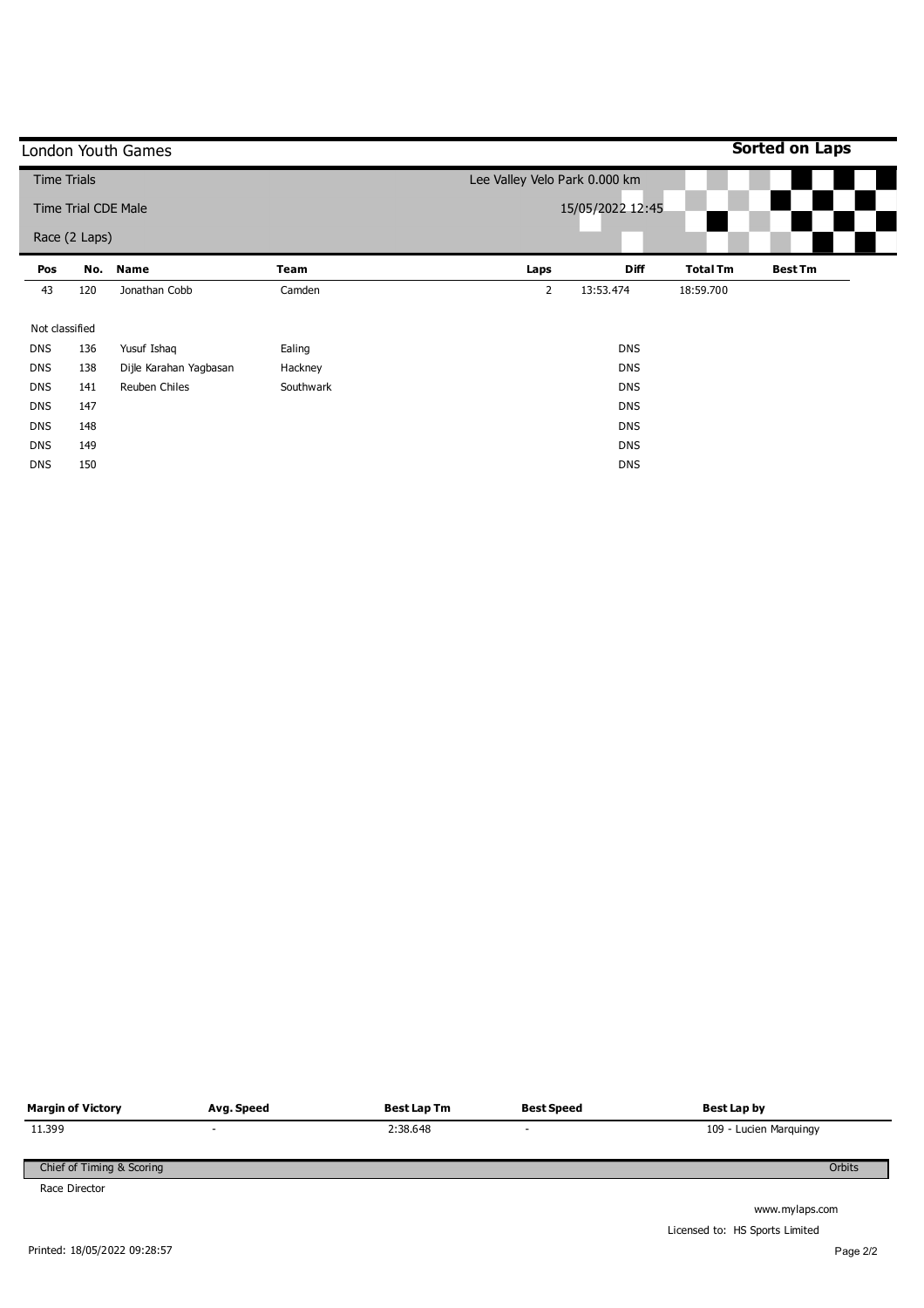|                | London Youth Games |                                    |                |                               |             | <b>Sorted on Laps</b> |                |
|----------------|--------------------|------------------------------------|----------------|-------------------------------|-------------|-----------------------|----------------|
|                | <b>Road Races</b>  |                                    |                | Lee Valley Velo Park 0.000 km |             |                       |                |
|                | Road Race Female   |                                    |                | 15/05/2022 14:45              |             |                       |                |
|                |                    | Race (12 Laps) started at 14:17:51 |                |                               |             |                       |                |
| Pos            | No.                | <b>Name</b>                        | <b>Team</b>    | Laps                          | <b>Diff</b> | <b>Total Tm</b>       | <b>Best Tm</b> |
| $\mathbf{1}$   | 18                 | Esme Wiley                         | Southwark      | 12                            |             | 35:19.099             | 2:39.089       |
| $\overline{2}$ | 20                 | Zoe Roche                          | Sutton         | 12                            | 0.514       | 35:19.613             | 2:39.518       |
| 3              | 22                 | Grace Goold                        | Wandsworth     | 12                            | 0.597       | 35:19.696             | 2:39.357       |
| 4              | 21                 | Martha Walker                      | Waltham Forest | 12                            | 0.741       | 35:19.840             | 2:39.281       |
| 5              | 16                 | Elizabeth Wallace                  | Lewisham       | 12                            | 1.134       | 35:20.233             | 2:39.676       |
| 6              | 19                 | Alaia Clay                         | Southwark      | 12                            | 1.268       | 35:20.367             | 2:39.467       |
| 7              | 10                 | Eloise Ward                        | Islington      | 12                            | 1.677       | 35:20.776             | 2:39.998       |
| 8              | $\overline{2}$     | Rianna Mahoney                     | <b>Bexley</b>  | 12                            | 2.148       | 35:21.247             | 2:40.155       |
| 9              | $\mathbf{1}$       | Emily Tanner                       | <b>Bexley</b>  | 12                            | 2.308       | 35:21.407             | 2:40.524       |
| 10             | 25                 | Millye Atkinson                    | Greenwich      | 12                            | 3.098       | 35:22.197             | 2:41.435       |
| 11             | 15                 | Isabel Wallace                     | Lewisham       | 12                            | 4.162       | 35:23.261             | 2:41.060       |
| 12             | 11                 | Amy Duffy                          | Kingston       | 12                            | 37.159      | 35:56.258             | 2:49.203       |
| 13             | 24                 | Charlie Furlon                     | Greenwich      | 12                            | 1:28.710    | 36:47.809             | 2:45.330       |
| 14             | 13                 | Maya Ozmen                         | Lambeth        | 12                            | 1:48.879    | 37:07.978             | 2:49.932       |
| 15             | $\overline{7}$     | Maya Little                        | Havering       | 12                            | 1:56.157    | 37:15.256             | 2:53.747       |
| 16             | 23                 | Katy Hughes                        | Wandsworth     | 12                            | 1:59.646    | 37:18.745             | 2:58.602       |
| 17             | 14                 | Emily Malthouse                    | Lambeth        | 12                            | 3:08.470    | 38:27.569             | 2:58.906       |
| 18             | 8                  | Anjola Orisatoki                   | Havering       | 10                            | 2 Laps      | 35:50.752             | 3:07.598       |
| 19             | 4                  | Anna Wicke                         | <b>Bromley</b> | 10                            | 2 Laps      | 35:58.223             | 3:33.118       |
| 20             | 3                  | Ella Balkwill                      | <b>Bromley</b> | 10                            | 2 Laps      | 36:01.969             | 3:32.473       |
| 21             | 17                 | Felicity Bemand-Qureshi            | Redbridge      | 10                            | 2 Laps      | 36:22.748             | 3:28.677       |
| Not classified |                    |                                    |                |                               |             |                       |                |
| <b>DNS</b>     | 5                  | Nola Piper                         | Hackney        |                               | <b>DNS</b>  |                       |                |
| <b>DNS</b>     | 6                  | Laila-Grace Mackenzie Breary       | Hackney        |                               | <b>DNS</b>  |                       |                |
| <b>DNS</b>     | 9                  | Kiki Hanreck                       | Hounslow       |                               | <b>DNS</b>  |                       |                |
| <b>DNS</b>     | 12                 | Yana Chillicote                    | Kingston       |                               | <b>DNS</b>  |                       |                |
| <b>DNS</b>     | 26                 |                                    |                |                               | <b>DNS</b>  |                       |                |
| <b>DNS</b>     | 27                 |                                    |                |                               | <b>DNS</b>  |                       |                |
| <b>DNS</b>     | 28                 |                                    |                |                               | <b>DNS</b>  |                       |                |

| <b>Margin of Victory</b>  | Avg. Speed               | <b>Best Lap Tm</b> | <b>Best Speed</b>        | Best Lap by     |
|---------------------------|--------------------------|--------------------|--------------------------|-----------------|
| 0.514                     | $\overline{\phantom{a}}$ | 2:39.089           | $\overline{\phantom{a}}$ | 18 - Esme Wiley |
| Chief of Timing & Scoring |                          |                    |                          | Orbits          |
| Race Director             |                          |                    |                          |                 |
|                           |                          |                    |                          | www.mylaps.com  |

 $\overline{a}$